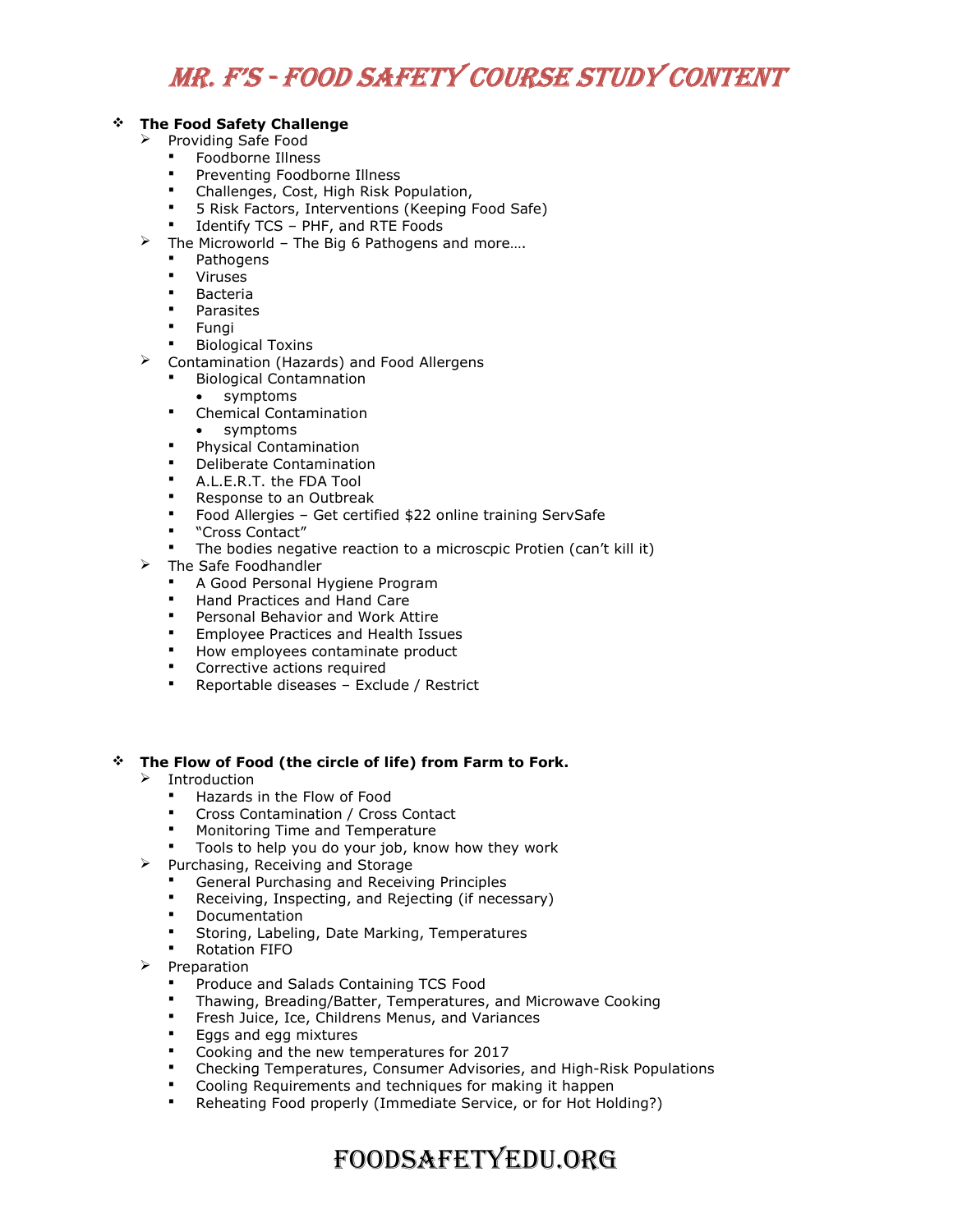# Mr. F's - Food saFety Course study Content

### $\triangleright$  Service

- Guidelines for Service
- Hot Holding Food
- Cold Holding Food
- Holding Frozen Food
- **Time as a Public Health Control (not temperature)**
- Serving Food
- Bare hand contact with RTE foods
- **Take home containers**
- Handeling service itmes, plates, flatware, cups, etc...
- **Preset tables**
- **Re-serving of food?**
- **Self Service areas**
- **Off site service**
- **Vending machines**

### Food Safety Management Systems, Facilities, and Pest Management

- Food Safety Management Systems overview
	- Active Managerial Control (and the 6 steps of AMC)
	- HACCP (Prevented, Eliminated, or Reduced to Safe Levels)
	- Emergencies (9.11) Crisis Management (Fire, Flood, Earthquake, Power outage
- $\triangleright$  Sanitary Facilities and Equipment
	- Designing a Sanitary Operation
	- Interior Requirements Floors, Walls, and Ceilings
	- Utilities and Building Systems
	- Equipment
- $\triangleright$  Cleaning and Sanitizing
	- Methods and Tools for Cleaning and Sanitizing
	- Dishwashing, Warewashing
	- **•** Cleaners and Chemicals
	- CIP
	- **Water and plumbing**
	- Wiping cloths / allergen spray bottles
	- **Keeping Your Operation Clean and Sanitized**
	- Master Maintenance Schedule (ask me for a copy example)
	- Master Cleaning Scheldule (ask me for a copy example)
- $\triangleright$  Integrated Pest Management
	- The IPM Program
	- Working with a PCO
	- "Deny, Deny, Work with"

#### Food Safety Regulation and Employee Training

- $\triangleright$  Food Safety Regulations and Standards
	- The Inspection Process
	- Government Agencies and Regulation of Food Safety
	- FDA, CDC, USDA, PHS, State and Local
- $\triangleright$  Employee Food Safety Training, Monitoring, and Documentation
	- Training Staff (Who, What, When, Where, and How)
	- Training Methods Training Style of Leader –
	- **Hip Pocket Training**
	- Fire side / Tailgate / etc...

## FoodsaFetyedu.org